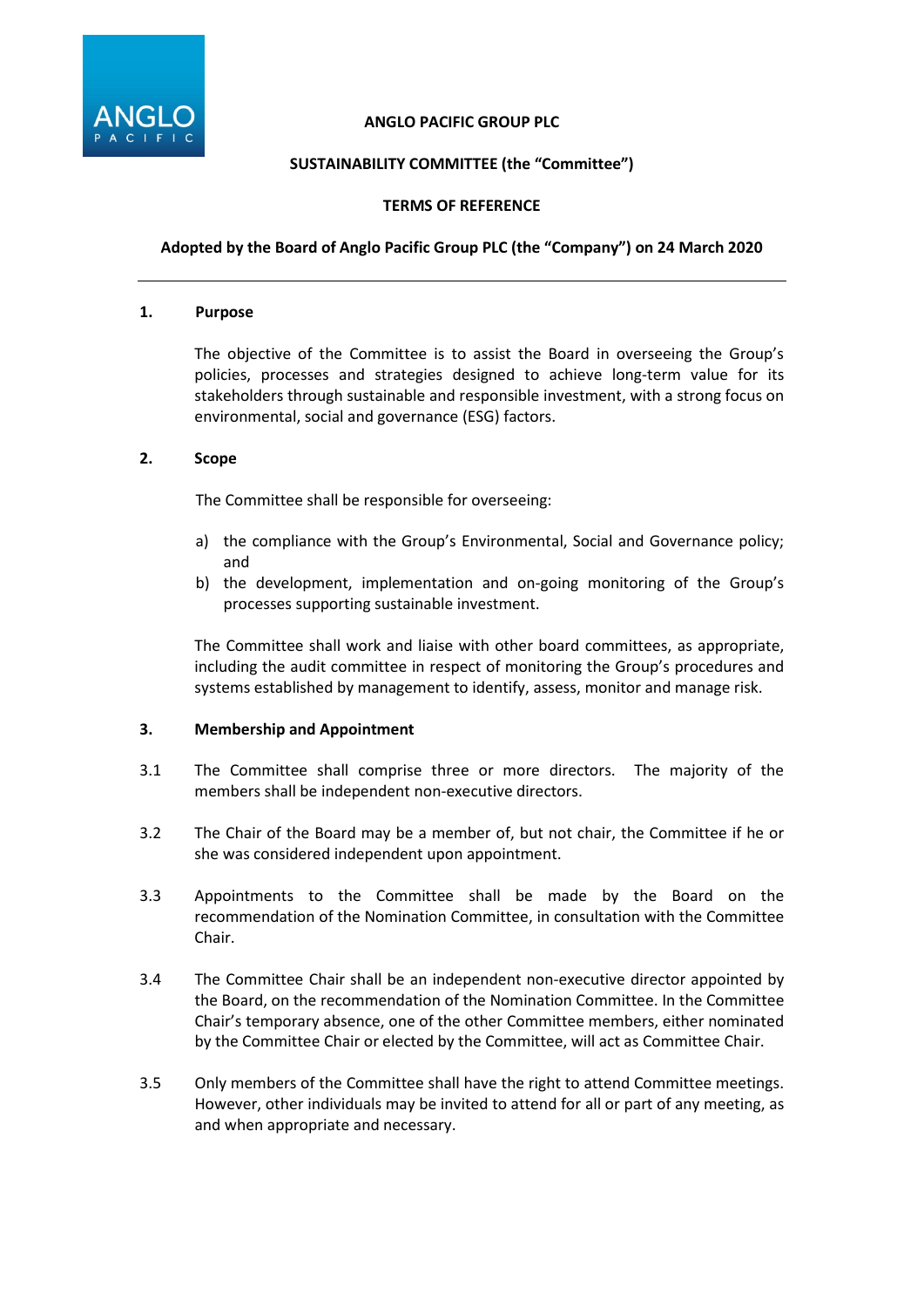### **4. Secretary**

4.1 The Company Secretary, or a nominee, shall be the secretary of the Committee.

### **5. Quorum**

- 5.1 A quorum of the Committee shall comprise any two Committee members.
- 5.2 Members of the Committee may attend in person or participate by other means, including teleconference or video conference.

# **6. Meetings**

- 6.1 The Committee shall meet not less than three times a year, and at other such times as any member, or the secretary of the Committee, shall require.
- 6.2 The Secretary of the Committee shall ascertain, at the beginning of each meeting the existence of any conflicts of interest and minute them accordingly.
- 6.3 The Secretary shall minute the proceedings and resolutions of all Committee meetings, including the names of those present and in attendance.
- 6.4 Minutes of Committee meetings shall be circulated promptly to all members of the Committee and, once agreed, to all other members of the Board, unless in the opinion of the Committee Chairman it would be inappropriate to do so.

### **7. Notice of Meetings**

- 7.1 Meetings of the Committee shall be called by the secretary of the Committee at the request of the Committee Chair.
- 7.2 Unless otherwise agreed, notice of each meeting confirming the venue, time and date together with an agenda of items to be discussed shall be circulated to each member of the Committee. Supporting papers shall be sent to Committee members and to other attendees, as appropriate, at the same time, unless the Committee Chair, determines that it would be inappropriate for any one or more individuals to receive them.
- 7.3 Notices, agendas and supporting papers can be sent in electronic form where the recipient has agreed to receive documents in such a way.

### **8. Reporting Procedures**

- 8.1 The Committee Chair shall report to the Board after each meeting on the matters discussed and the minutes of each Committee meeting shall be received by the full Board (as appropriate).
- 8.2 The Committee will report to the Board on its work in discharging its responsibilities during the year and the outcomes of its formal annual review.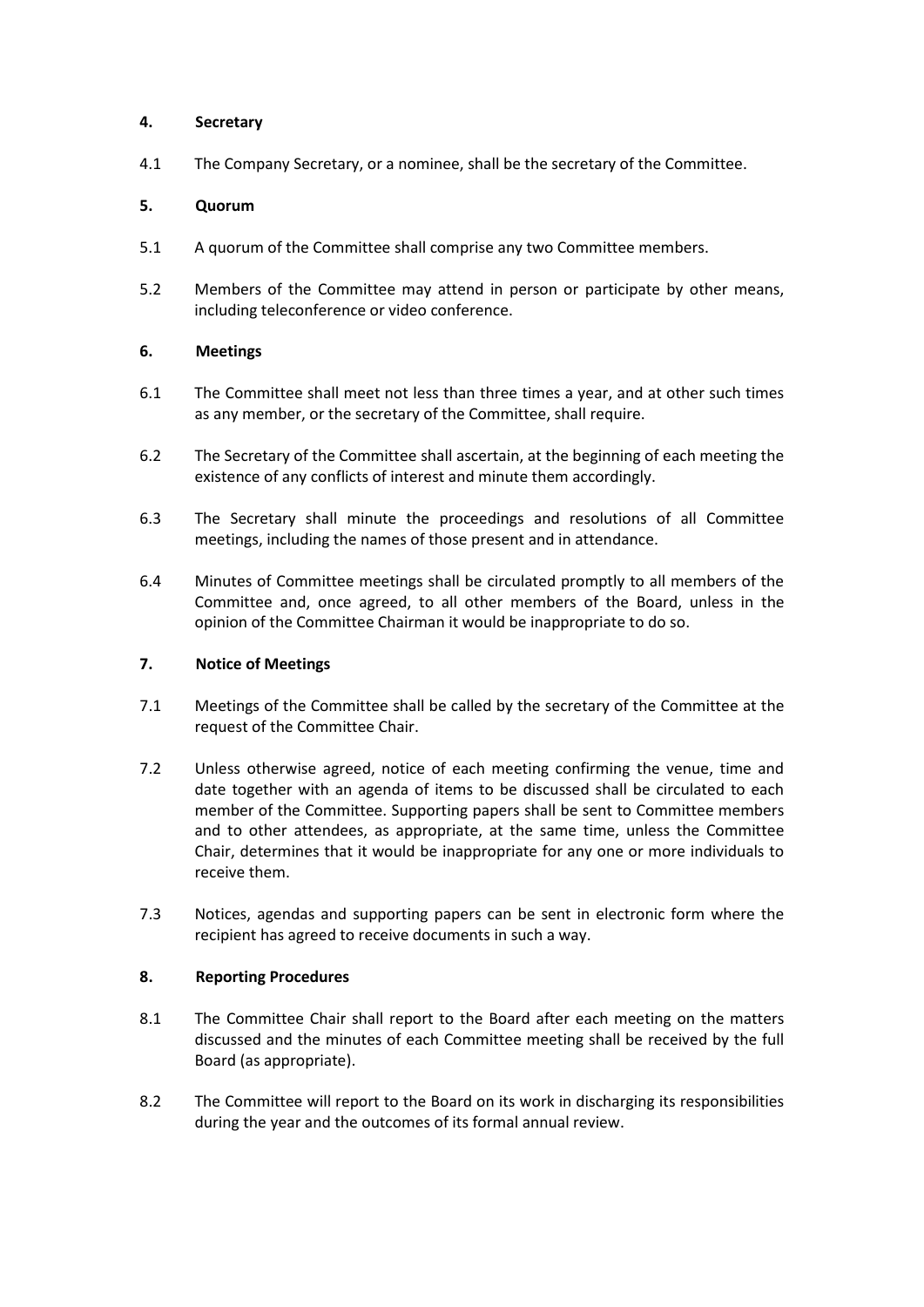- 8.3 The Committee will review and recommend to the Board on the adequacy of the reporting on sustainability opportunities, risks and issues in the Annual report and other relevant public documents.
- 8.4 The Committee Chair (or another Committee member nominated by the Committee Chair) will attend the annual general meetings to respond to any shareholder questions on the Committee's activities and the Group's approach to sustainability.

# **9. Delegation**

- 9.1 The Committee has the delegated authority of the Board in respect of the functions and powers in these terms of reference. The Committee may sub-delegate any or all of its powers and authority as it thinks fit, including, without limitation the establishment of sub-committees to analyse particular issues or themes and to report back to the Committee.
- 9.2 Where appropriate to ensure the ongoing operating efficiency of the Committee, the Committee may delegate responsibility to the Committee Chair to execute decisions on its behalf. In these instances, the Committee Chair would, where appropriate solicit the views of fellow Committee members.

### **10. Limitation of Responsibility**

- 10.1 The appointment of the Committee shall in no way impinge upon any delegations of authority or responsibility made by the Company and other individual companies within the Group, pursuant to any relevant legislation which may be in force from time to time.
- 10.2 Subject to the above provisions and subject to the provision of, and so far as may be consistent with, any relevant legislation the members of the Committee shall not attract any personal liability to the Company arising from their appointment and, subject as aforesaid, the Company shall indemnify members of the Committee against all and any claims arising from the actual or purported discharge of the duties in respect of their appointment.

### **11. Resources**

- 11.1 The Committee has full authority and resources to investigate all matters falling within its terms of reference and accordingly, the Committee may:
	- (a) obtain, at the Group's expense, any external independent professional or expert advice, as it considers necessary in connection with its purpose and, if required, secure the attendance of such advisors at its meetings; and
	- (b) have such direct access to the Group's resources as it may reasonably require including access to management.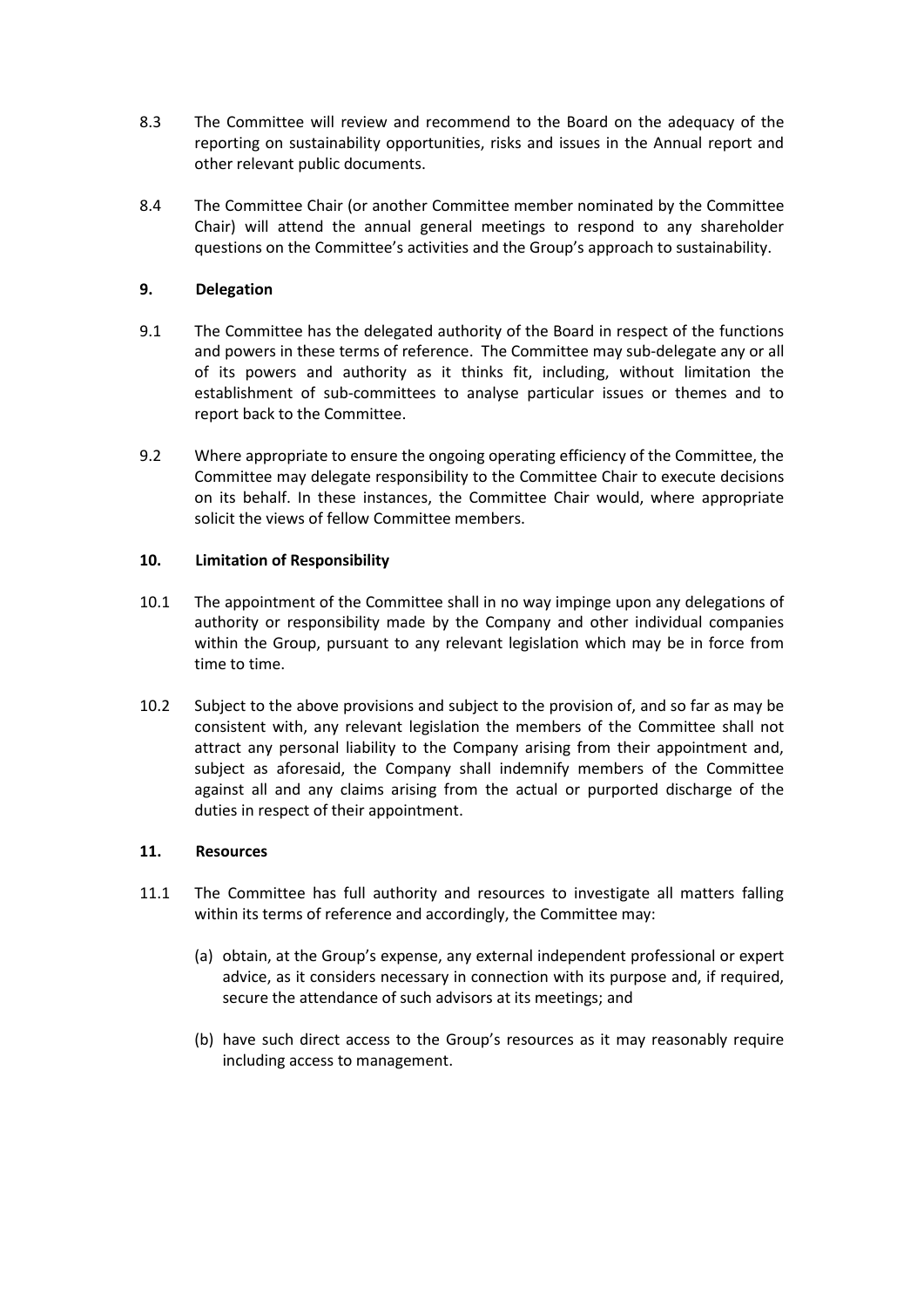#### **12. Review and Evaluation**

The Committee will undertake a formal annual evaluation of its effectiveness, including the role and responsibilities of the Committee, its organisation and effectiveness and the qualifications of its members. This shall include a review of these terms of reference.